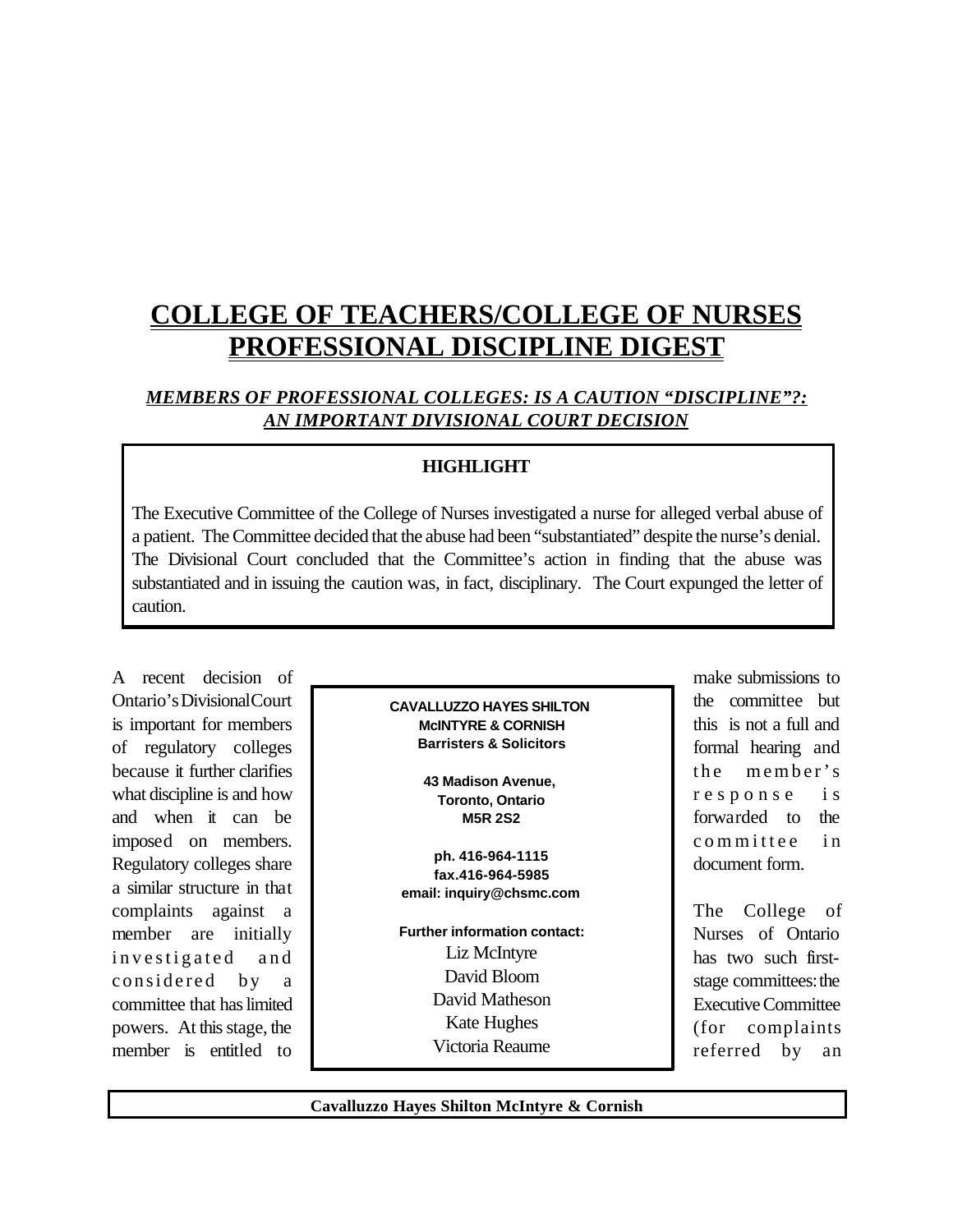institution ortakenup by the College on its own) and the Complaints Committee (for complaints from the public or other members); and the Ontario College of Teachers has one (for all complaints):

the InvestigationCommittee. These screening or first-stage committees are empowered to consider the matter and may dismiss the complaint, refer the complaint to the Discipline Committee (where there is a full and formal hearing) or take a lesser action such as issuing a "caution to the professional.

In *Miao v. College of Nurses of Ontario* the court considered the case of a nurse who was accused of verbally abusing a patient. The firststage committee, the Executive Committee, did not hear evidence and therefore had no way of determining credibility. The Committee did have aninvestigationreport and witness statements as well as our submissions on behalf of the nurse, who denied the allegation.

Unknown to us or the nurse a witness claimed that the nurse did engage in verbal abuse. Although the Executive Committee decided the matter should not be referred to the Discipline Committee it did conclude that the abuse had been "substantiated" and it issued a letter of caution to the nurse. The Committee did this on the basis of the witness statement that had not been provided to our office or the nurse and on the basis of the notes of a nurse-manager concerning a meeting after the fact which had also not been provided.

In our view this case raised two very important issues for members of professional colleges. The first was the Committee's conclusion which appeared to us to constitute discipline since it indicated the abuse occurred and responded with a letter of caution. The second issue, and one of long-standing concern to us as Defense Counsel to professionals, wasthe limited disclosure that is frequently provided prior to the first-stage committee considering the matter. In this case important information was not provided to the nurse prior to the Committee's consideration of the matter.

We decided to take the College of Nurses to court over these issues. In response the College claimed thattheCommittee had the jurisdictionto issue the letter of caution and that such an action was not disciplinary in nature. The College of Nurses, however, had to admit that it would be their intention to disclose their finding in respect of this nurse to another College making inquiries about her (if, for example, the nurse attempted to move out of province) and the College further confirmed that it would use the caution against the nurse in the event another complaint was filed against her.

We argued that this amounted to discipline and that the scheme of the legislation that established the College did not contemplate that the firststage committee would impose discipline. That role, we said, was reserved for the Discipline Committee which had the jurisdiction to impose discipline on a member following the formal process of a discipline hearing conducted according to the rules of evidence , full disclosure, and based on the College meeting its burden of proving the case against the member. Short of proving its case against the member at such a hearing the College could not, through its investigation or screening committees, make a finding of professional misconduct nor could it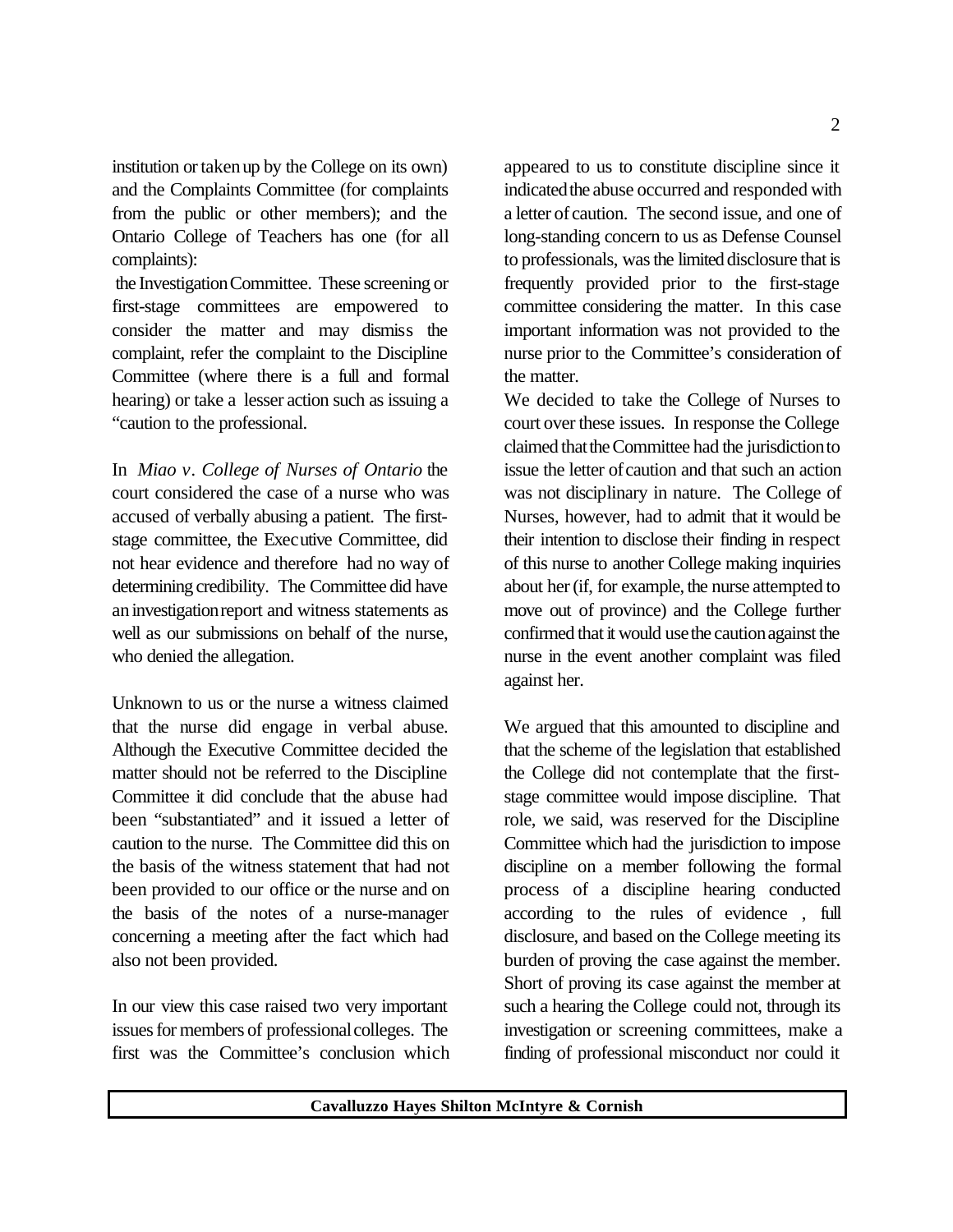reprimand members even in the guise of "educating" or "cautioning" them.

In its decision, the Court found in the nurse's favour. The panel of judges (Mr. Justice Southey, Mr. Justice Matlow and Mr. Justice Forestell) found that the Executive Committee had exceeded its jurisdiction because it had made a finding of professional misconduct which only the Discipline Committee could do. The Executive Committee of the College of Nurses, the Court found, was limited to determining whether a complaint should be dismissed or referred on to the Discipline Committee. Other first-stage committees may have the power to caution a member in cases where they have professional concerns which do not warrant a referral to the Discipline Committee, but they do not have the power to reprimand, suspend or

revoke a licence or otherwise impose discipline and neither did the Executive Committee in this case. The Court expunged the caution from the nurse's file.

Because the Court determined the matter on the basis of the discipline question, finding that the actions of the Executive Committee were improper in the first instance, the Court found it unnecessary to deal with the disclosure issue. That issue remains unresolved and members of colleges who are facing complaints may still find themselves having to provide a response without seeing the full or true nature of the complaint against them.

## *THE ONTARIO COLLEGE OF TEACHERS: TWO YEARS OF DISCIPLINE - A SUMMARY REVIEW*

 $\overline{a}$ 

The Ontario College of Teachers came into existence officially on May 20, 1997, created by the *Ontario College of Teachers Act, 1996*. One of the most important aspects of this selfregulating body is its mandate to consider

complaints against teachers, hold formal hearings and, where appropriate, impose disciplinary sanctions up to and including the revocation of a teacher's licence to practice.

The College began officially accepting and investigating complaints in May, 1997 and the firm has been involved in representing teachers with respect to complaints since that moment. At that time the College was investigating complaints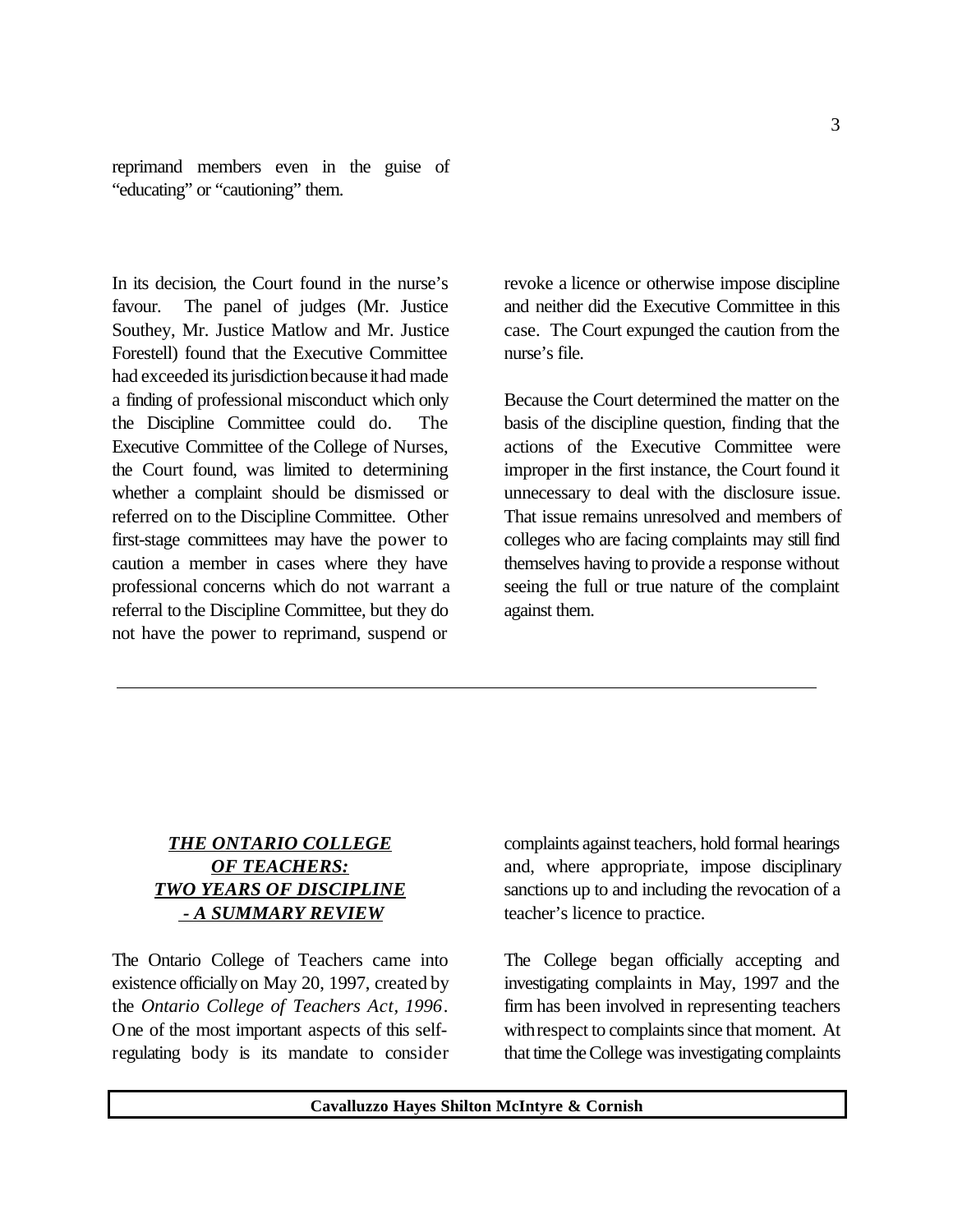even before the Professional Misconduct Regulation - which defines professional misconduct - was in effect. That Regulation came into effect on December 4, 1997.

Initsfirst yearthe College compiled the following statistics on the origin of complaints that had been referred to it:

| <b>Origin of Complaints*</b>                                                                                                                                                                                          |              |       |  |  |  |  |  |  |  |  |
|-----------------------------------------------------------------------------------------------------------------------------------------------------------------------------------------------------------------------|--------------|-------|--|--|--|--|--|--|--|--|
| <b>Origin (Number/Percentage)</b>                                                                                                                                                                                     |              |       |  |  |  |  |  |  |  |  |
| **Minister/Ontario Teachers' Federation (OTF)                                                                                                                                                                         | 11           | 20.3  |  |  |  |  |  |  |  |  |
| School Boards/Employer                                                                                                                                                                                                | 20           | 37.0  |  |  |  |  |  |  |  |  |
| <b>Parents</b>                                                                                                                                                                                                        | 15           | 27.8  |  |  |  |  |  |  |  |  |
| <b>Students</b>                                                                                                                                                                                                       | 3            | 5.6   |  |  |  |  |  |  |  |  |
| <b>Minister of Education</b>                                                                                                                                                                                          | $\mathbf{1}$ | 1.9   |  |  |  |  |  |  |  |  |
| Registrar                                                                                                                                                                                                             | $\mathbf{1}$ | 1.9   |  |  |  |  |  |  |  |  |
| <b>Members of College</b>                                                                                                                                                                                             | 3            | 5.5   |  |  |  |  |  |  |  |  |
| <b>Total</b>                                                                                                                                                                                                          | 54           | 100.0 |  |  |  |  |  |  |  |  |
| *This information, and that in the chart below, is from the web site maintained by<br>the Ontario College of Teachers at www.oct.on.ca<br>** These complaints were originally filed with the OTF by school boards and |              |       |  |  |  |  |  |  |  |  |
| employers in compliance with the legislation then in force.                                                                                                                                                           |              |       |  |  |  |  |  |  |  |  |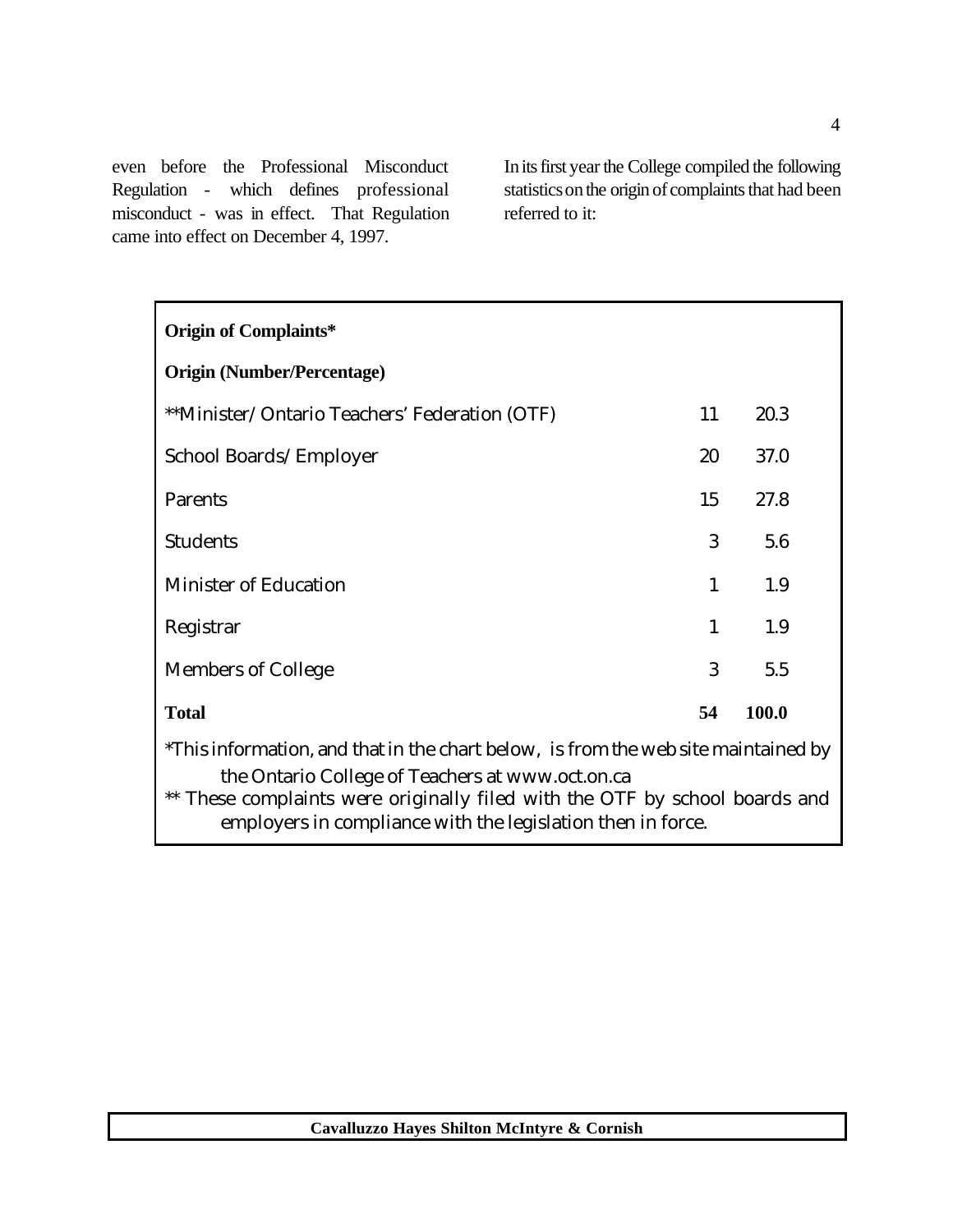Further information from the College shows that the vast majority of these first-year complaints were associated with criminal activity, if not convictions: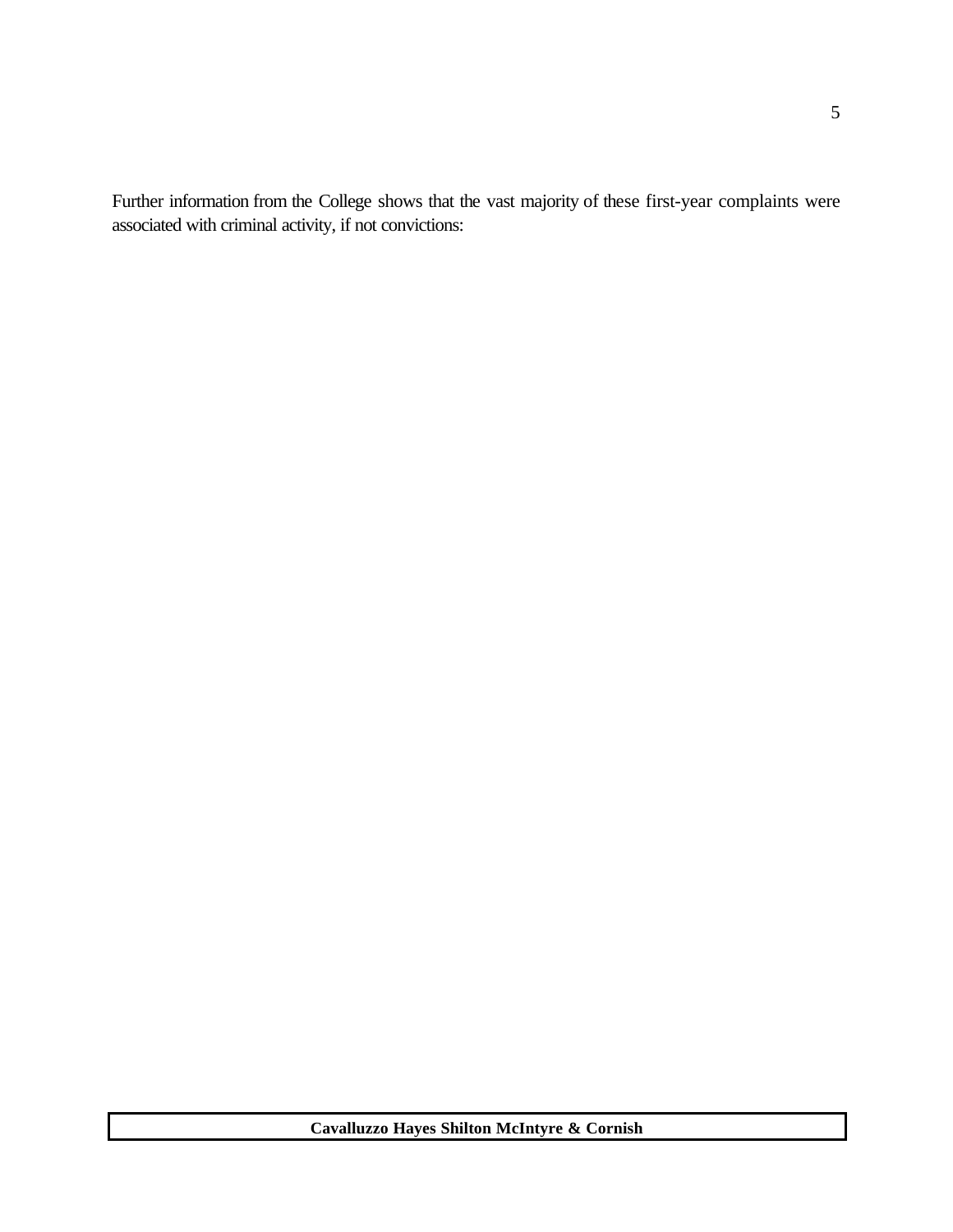On April 8-9, 1998, the College's Disciplinary Committee held its first public hearings into allegations against members. Four teachers had their licences revoked on those days, mostly because of prior criminal convictions for sexual offences (the College's web site summaries of these matters lists "Federal Corrections Facility" as the member's residence). Since then the College has proceeded with its investigations and hearings into many other matters before all of the three Committees (Investigation, Discipline, and Fitness to Practise).

The firm has represented teachers before all of these committees:

### **Investigation Committee:**

This is the most active Committee owing to its first-level or screening function. Complaints that come to the College are investigated by the investigation staff who also invite submissions on the matter from the teacher complained against. While the nature of the complaint is disclosed to the teacher by the investigation staff, our experience is that the College appears to be following a practise similar to that found at the College of Nurses. That is that while basic information about the complaint, and even some documentation, is provided to the member, full disclosure consisting of notes of interviews with witnesses or interested parties are not provided. Teachers are thus experiencing the frustration frequently felt by nurses who are the subject of complaints in that they do not receive full disclosure in a matter that may have a significant impact on their career and self-esteem (this very issue was raised in the *Miao* case which is reviewed elsewhere in this *Update*).

Teachers should also be aware that the process at the investigation level is that the submissions filed on behalf of the teacher are routinely provided to the person making the complaint. The complainant is then given a further opportunity to respond but the teacher is not made aware of this response nor is the teacher invited to further comment. Although personal information (such as the teacher's *curriculum vitae*) is not passed on to the complainant some teachers have been concerned that other sensitive information provided in their submissions should not be forwarded to the complainant and the College has been cooperative with these requests.

Although the College is working on an alternative dispute resolution mechanism this is not yet functioning and, in particular, the College has not yet developed an effective strategy to deal with complaints that are quite obviously frivolous or meant as little more than an attempt to aggravate the teacher being complained of. While it is hoped that the College will become more adept at weeding out such complaints at an early stage our experience has been that on a number of occasions teachers are put to the time, trouble, and aggravation of constructing serious submissions in the face of vexatious complaints. The subsequent dismissal of such complaints by the InvestigationCommitteehasbeengratifying to the teachers involved but does little to alleviate the stress and aggravation experienced during the submissions process.

#### **The Discipline Committee:**

The Discipline Committee has become increasingly active over the almost two years that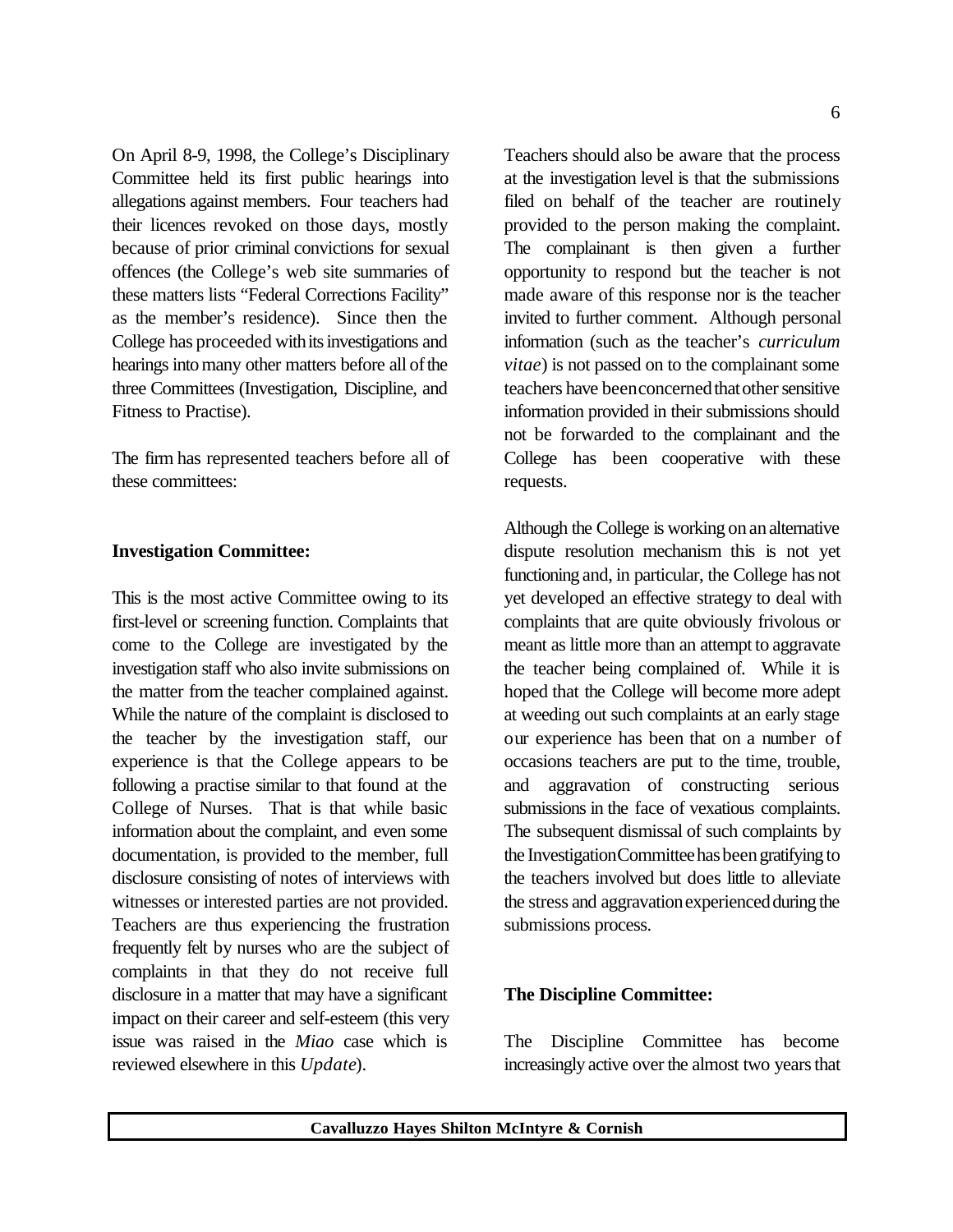the complaints process has been functioning. As indicated above the initial hearings, with much media attention, focussed on cases of criminal impropriety. Of some note is the fact that the Committee has summarily determined that it has jurisdiction over matters that pre-date the Professional Misconduct Regulationand, indeed, pre-date the creation of the College itself.

In addition to addressing itself to the obvious cases of criminal misconduct we can expect to see the Discipline Committee turning its attention to issues of teaching standards. The College is, at this time, engaged in the process of developing the professions "Standards of Practice". While these standards, which for the College answers the question "what does it mean to be a teacher?", will be put to a varietyofuses such as the accreditation of University and other professional learning programmes, they will undoubtedly be used to measure a teacher's performance in disciplinary matters.

On December 10, 1998, the College met and approved, in principle the Standards of Practice for the Teaching Profession. These standards give specific directions to teachers in their practice of the profession. The Standards are to be submitted to a further"validation" process and are expected to be finalized inthe fallofthis year.

|  | The Fitness       |  |  |  |  |  | $T_{0}$ |
|--|-------------------|--|--|--|--|--|---------|
|  | Practis           |  |  |  |  |  | -e      |
|  | <b>Committee:</b> |  |  |  |  |  |         |

Unlike the Discipline Committee, the Fitness to Practise C o m m i t t e e 's process is confidential. This has been the least active of the Committees although we expect to see this change over time. Teachers are no less insulated from the stresses of their work, and the problems that can result, than other professionals. Already the Committee has had to deal with an addiction problem that affected a teacher's ability to performthe job. While this particular case did not require a full-blown hearing and was resolved on the basis of an agreed set of conditions that were approved by the Committee if the experience of other Colleges is any indication this Committee will also see its share of litigation.

As we continue to represent teachers at the College we will provide on-going information about the College's approach to discipline and developments in the regulation of the practise of teaching in the pages of the *Update*.

#### **TIP**

See the "Standards of Practice for the Teaching Profession" as approved in principle by the College at the College's web site at: **www.oct.on.ca**

**Cavalluzzo Hayes Shilton McIntyre & Cornish**